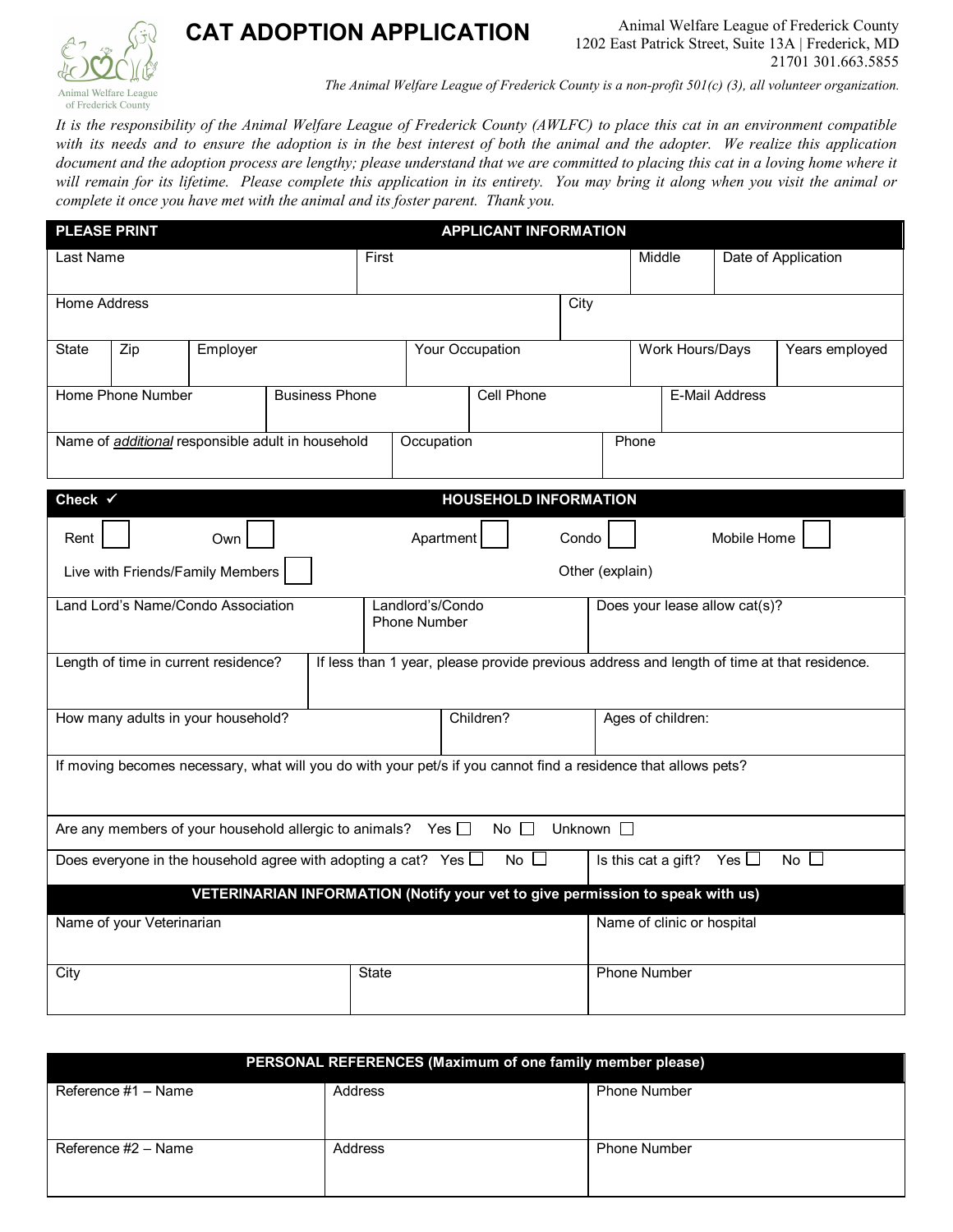|                                                                                                                                                                                                                                                                                                                                                                                      |      |     |     | <b>OTHER PETS</b>                                                                         |                                                             |         |  |  |
|--------------------------------------------------------------------------------------------------------------------------------------------------------------------------------------------------------------------------------------------------------------------------------------------------------------------------------------------------------------------------------------|------|-----|-----|-------------------------------------------------------------------------------------------|-------------------------------------------------------------|---------|--|--|
| List pets that you own, or have owned, in the past 5 years:                                                                                                                                                                                                                                                                                                                          |      |     |     |                                                                                           |                                                             |         |  |  |
|                                                                                                                                                                                                                                                                                                                                                                                      |      |     |     | Spayed or                                                                                 |                                                             |         |  |  |
| Type of Animal/Breed                                                                                                                                                                                                                                                                                                                                                                 | Name | Age | Sex | Neutered?                                                                                 | Still own? (if no please explain)                           |         |  |  |
|                                                                                                                                                                                                                                                                                                                                                                                      |      |     |     | No<br>Yes                                                                                 |                                                             |         |  |  |
|                                                                                                                                                                                                                                                                                                                                                                                      |      |     |     | No<br>Yes                                                                                 |                                                             |         |  |  |
|                                                                                                                                                                                                                                                                                                                                                                                      |      |     |     | Yes<br>No                                                                                 |                                                             |         |  |  |
|                                                                                                                                                                                                                                                                                                                                                                                      |      |     |     | No<br>Yes                                                                                 |                                                             |         |  |  |
|                                                                                                                                                                                                                                                                                                                                                                                      |      |     |     | Yes<br>No                                                                                 |                                                             |         |  |  |
|                                                                                                                                                                                                                                                                                                                                                                                      |      |     |     | No<br>Yes                                                                                 |                                                             |         |  |  |
| Have your cats been tested for FIV?<br>Have your cats been tested for feline leukemia?<br>N/A<br>No<br>Yes<br>N/A<br>Yes<br>No<br>Do your pets receive yearly wellness exams?<br>Do any of your cat(s) in the home go outdoors?<br>Yes<br>No<br>N/A<br>Yes<br>No<br>Have any of your cats been declawed?<br>Do you plan to have the adopted cat declawed?<br>No<br>Yes<br> No<br>Yes |      |     |     |                                                                                           |                                                             |         |  |  |
| <b>ADDITIONAL INFORMATION</b><br>Why are you interested in adopting a cat at this time?                                                                                                                                                                                                                                                                                              |      |     |     |                                                                                           |                                                             |         |  |  |
| Companion to me/family                                                                                                                                                                                                                                                                                                                                                               |      |     |     | Hunting /Mouser                                                                           |                                                             |         |  |  |
| Companion for another pet<br>Other (If other, explain)                                                                                                                                                                                                                                                                                                                               |      |     |     |                                                                                           |                                                             |         |  |  |
| If you are interested in a kitten under 4 months old, would<br>What age cat are you looking for?                                                                                                                                                                                                                                                                                     |      |     |     |                                                                                           |                                                             |         |  |  |
| Kitten<br>Adult<br>you be interested in adopting two? Yes<br>No<br>Senior                                                                                                                                                                                                                                                                                                            |      |     |     |                                                                                           |                                                             |         |  |  |
| Do you have a room with a door where your new cat could be kept separate from other animals during the transition into the home?<br>Yes<br>No                                                                                                                                                                                                                                        |      |     |     |                                                                                           |                                                             |         |  |  |
|                                                                                                                                                                                                                                                                                                                                                                                      |      |     |     | What type of personality and activity level would you prefer your new cat/kitten to have? |                                                             |         |  |  |
| Please Describe                                                                                                                                                                                                                                                                                                                                                                      |      |     |     |                                                                                           |                                                             |         |  |  |
| How many hours per day will the cat/kitten be without                                                                                                                                                                                                                                                                                                                                |      |     |     |                                                                                           | Where will the cat/kitten be kept during this "alone" time? |         |  |  |
| companionship?                                                                                                                                                                                                                                                                                                                                                                       |      |     |     |                                                                                           |                                                             |         |  |  |
| Where will your cat sleep at night?                                                                                                                                                                                                                                                                                                                                                  |      |     |     | Where will you primarily keep your new cat/kitten?                                        |                                                             |         |  |  |
|                                                                                                                                                                                                                                                                                                                                                                                      |      |     |     | Indoors Only                                                                              | Indoor/Outdoor                                              | Outdoor |  |  |
| Who will be primarily responsible for the care of this cat?                                                                                                                                                                                                                                                                                                                          |      |     |     | Are you planning to start a family?                                                       |                                                             |         |  |  |
|                                                                                                                                                                                                                                                                                                                                                                                      |      |     |     | Yes<br>No                                                                                 | Not sure                                                    |         |  |  |
|                                                                                                                                                                                                                                                                                                                                                                                      |      |     |     | Quiet - 2 or less adults/seniors, no children, applicant(s) home most days.               |                                                             |         |  |  |

Calm - Applicant(s) often home, 3 or less family members residing in the home, no young children.

Moderate - Applicant(s) work typical schedule (5 days per week, home most weekends.

Active - Frequent visits by friends/family, multiple children, other pets, busy weekends – time spent out of the home